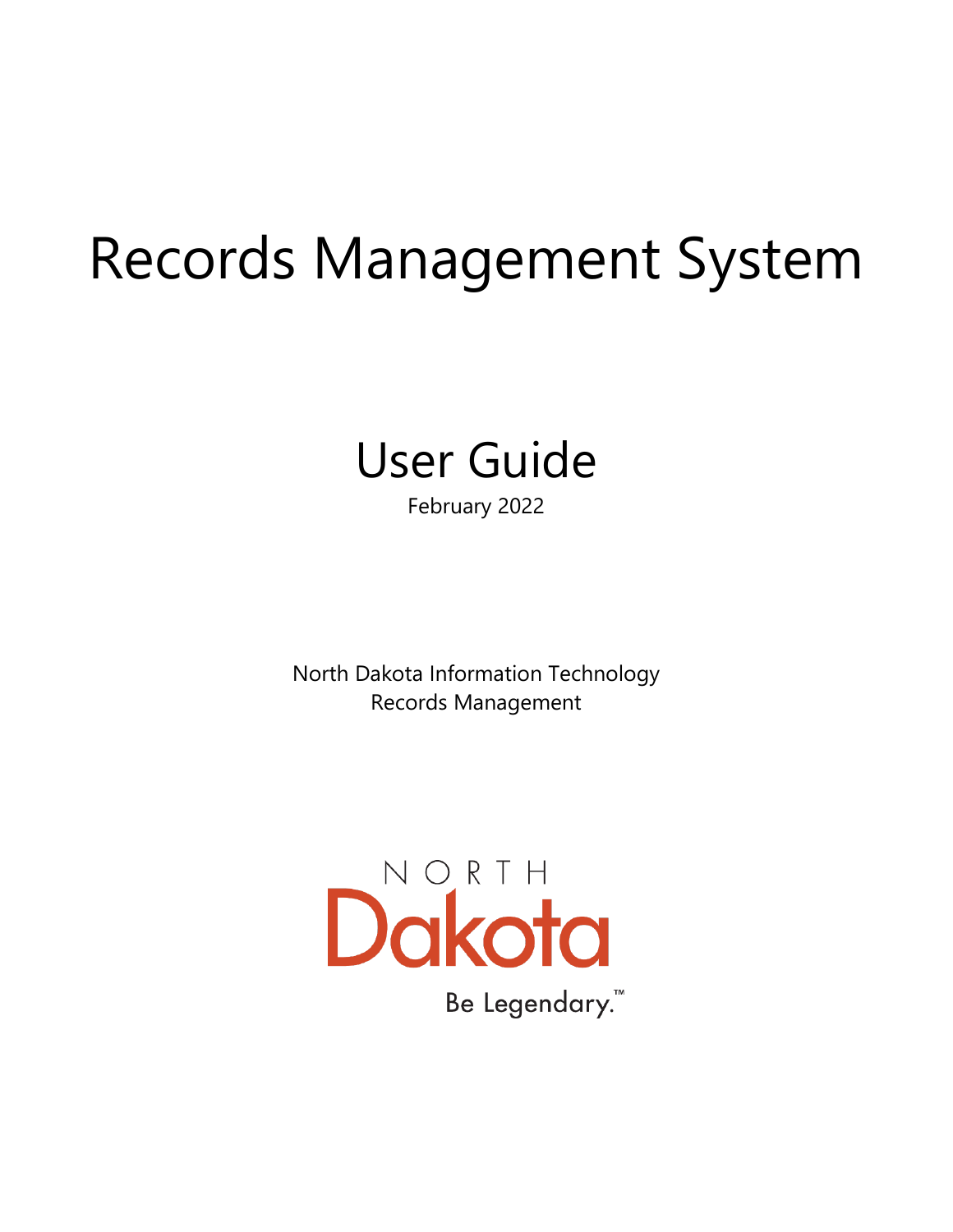# **Table of Contents**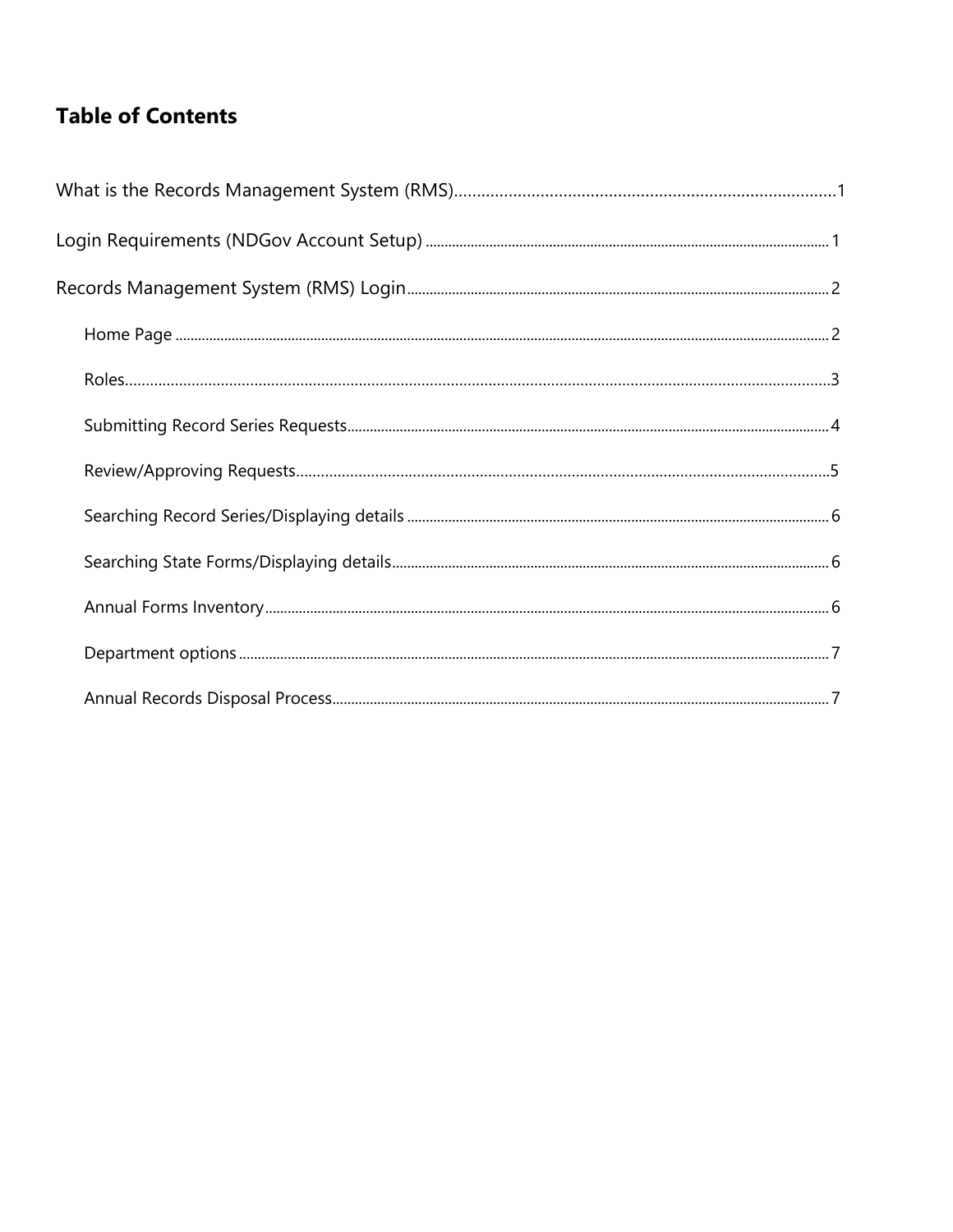# **What is the Records Management System (RMS)?**

The NDIT Records Management System (RMS) is used to house record series (retention schedule) and state form number (SFN) details.

Agency Coordinators will be granted rights to this system based on role. RMS can be accessed at: [https://apps.nd.gov/itd/recmgmt/rm/user/login,](https://apps.nd.gov/itd/recmgmt/rm/user/login) and is used for the following:

- View record series information
- Submit, track and approve record series changes
- Report/Certify records disposals as complete annually
- View state forms details
- Certify forms inventory (list of SFN's) annually

# **RMS Login Requirements (ndgov account)**

An NDGov account (user id/password) is required for access to NDIT's Records Management System (RMS). If you do not have a current ndgov account, you can submit a ServiceNow request or contact the NDIT Service Desk: 701-328-4470 for assistance.

### **Initial Setup - ServiceNow request**

- From the ServiceNow Portal:<https://northdakota.service-now.com/serviceportal> click "Request Something", then navigate to "NDGov User ID" under Security.
- After initial setup, you will be required to change the temp password:
	- o <https://www.nd.gov/itd/chanpass/default.aspx>
- Must complete Password Change Information with challenge questions, so the NDIT Service Desk can verify your identification if you call for assistance.
	- o Inside the network<https://intranetapps.nd.gov/itd/passwordchg/emailentry.htm>
	- o Outside the network<http://www.nd.gov/eforms/Doc/sfn52378.pdf>
	- o Try the link for inside the network first. If the website can't be displayed, use the link for outside the network.

### **Ongoing Maintenance**

- Password expires annually
- Customer won't receive an error message, just won't be able to log in
- Call ITD's Service Desk at (701) 328-4470 or [\(877\) 328-4470](tel:18773284470) to reset your password

### **Password Requirements**

NDIT Security has rules for password compliance. Refer to the following website for current password standards: <https://www.nd.gov/itd/standards/access-control>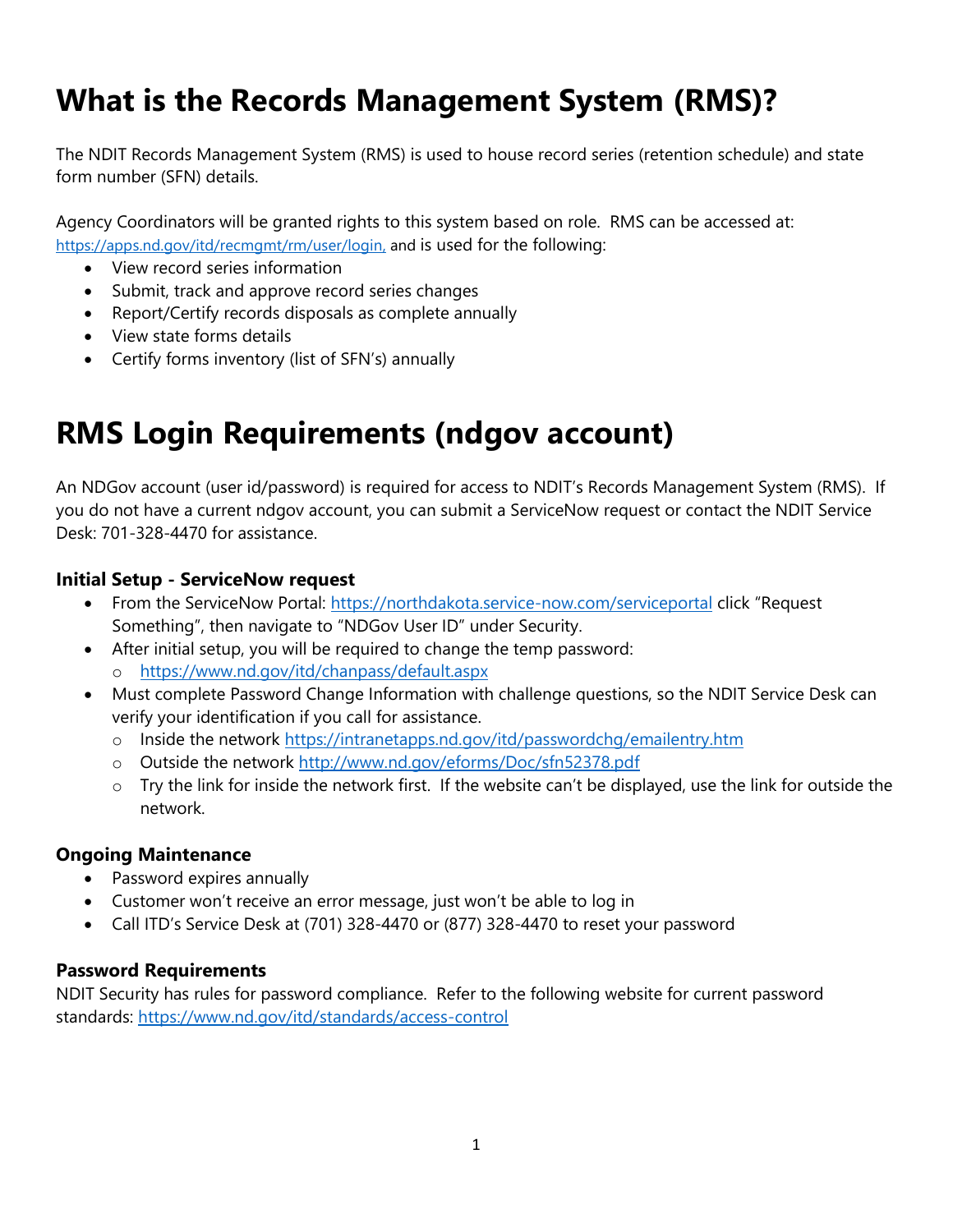# **Records Management System (RMS)**

<https://apps.nd.gov/itd/recmgmt/rm/user/login>

Log in with NDGov ID and password.

|  | <b>MAIN - Home Page</b> |  |
|--|-------------------------|--|
|--|-------------------------|--|

| NORTH<br>Information Technology<br>$\pi$<br>Be Legendory."                                       |                             | <b>Welcome RM User</b>      | Log Out            | Working As: Clear Change<br>4. |   |
|--------------------------------------------------------------------------------------------------|-----------------------------|-----------------------------|--------------------|--------------------------------|---|
| 1.<br>Home<br><b>Record Series</b><br><b>State Forms</b><br><b>Forms Inventory</b><br>Department |                             |                             |                    |                                |   |
| 2.                                                                                               | 3.                          |                             |                    |                                |   |
|                                                                                                  | <b>Record Series</b>        | <b>State Forms</b>          | Forms Inventory    |                                |   |
| <b>Submit Request</b><br><b>Record Series Requests</b>                                           | <b>Search Record Series</b> |                             |                    |                                |   |
| Nothing found to display.                                                                        | RCN:                        |                             |                    |                                |   |
|                                                                                                  | Title:                      |                             |                    |                                |   |
|                                                                                                  |                             |                             |                    |                                |   |
|                                                                                                  | Description:                |                             |                    |                                |   |
|                                                                                                  | Department:                 |                             |                    |                                |   |
|                                                                                                  |                             | Division: Select Division   |                    | $\check{}$                     |   |
|                                                                                                  | Date Range: Start Date      |                             | 笛<br>to            | End Date                       | 葍 |
|                                                                                                  | Media Type: Paper           |                             | Electronic C Other |                                |   |
|                                                                                                  | <b>Additional Filters</b>   |                             |                    |                                |   |
|                                                                                                  |                             | Include Inactive Records    |                    |                                |   |
|                                                                                                  |                             | Include ND General Records  |                    |                                |   |
|                                                                                                  |                             | Include Disposed Records    |                    |                                |   |
|                                                                                                  |                             | <b>Search Record Series</b> |                    |                                |   |

- 1. Home menu options across the top of the page.
- 2. Record Series Requests on the left side of the page displays requests submitted to add, change or delete/inactivate record series.
- 3. Records and forms options from the main menu at the top also appear on the right side of the page.
- 4. Working As option: Click 'Change' button to preset the Department/Division drop downs to a specific area for all pages (Record Series search, State Forms search, etc.). Useful when an individual is the records or forms coordinator for several departments or divisions and wants to conduct work for one specific area.

The home page display and options available may vary depending on your role.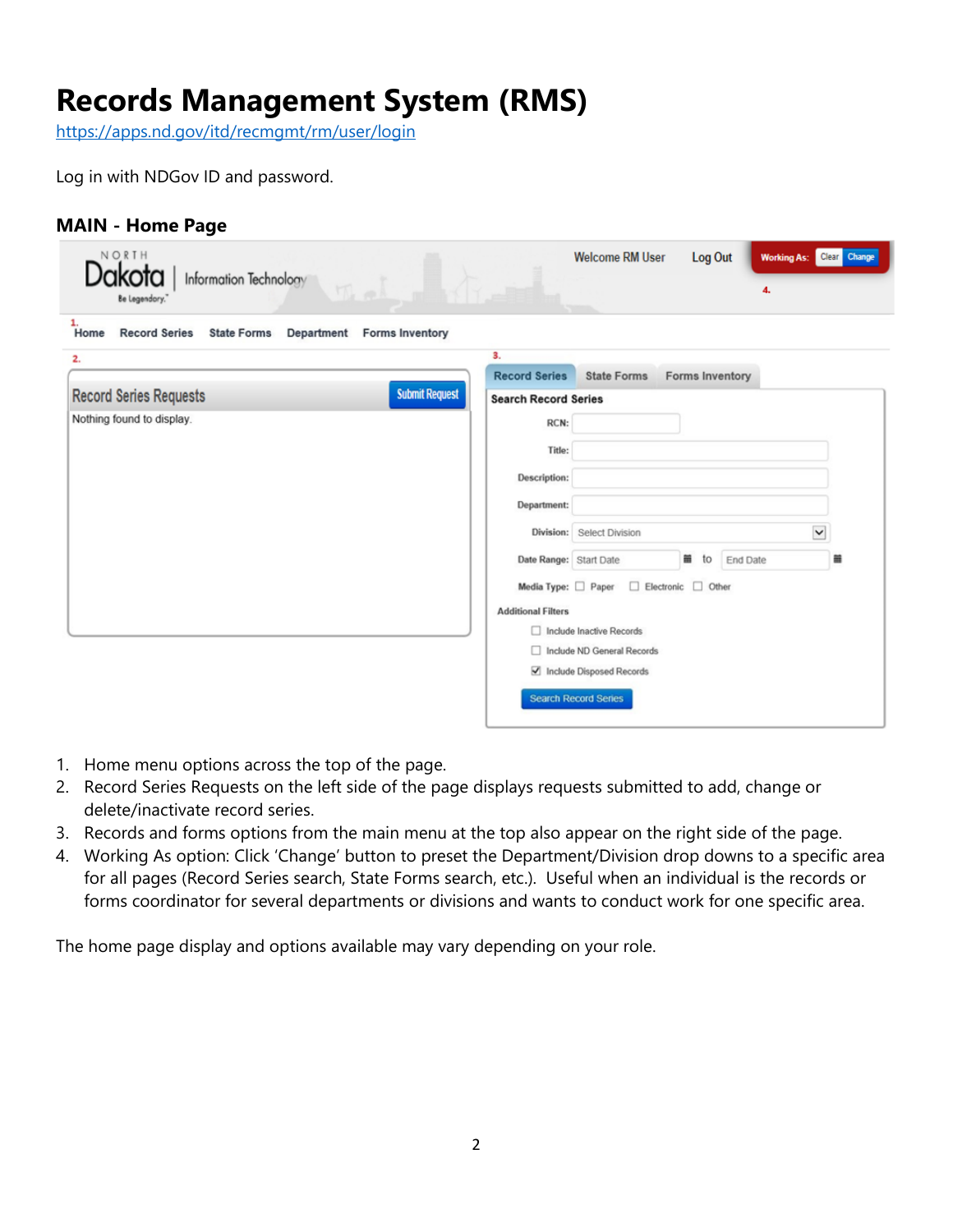**ROLES:** Users are set up in RMS based on the following roles:

- 1. Records Coordinator (all activities under Department and Record Series)
	- Approve Record Series Requests
	- Search Record Series
	- Report AND finalize Record Series disposals
- 2. Records Coordinator Report Only (search Record Series only)
	- NOT able to approve Record Series Requests
	- Search Record Series
	- Report but NOT finalize Record Series disposals
- 3. Records Coordinator View Only (search record series and finalize disposals)
	- NOT able to approve Record Series Requests
	- Search Record Series
	- Report AND finalize Record Series disposals
- 4. Forms Coordinator
	- Search State Forms
	- Review/Certify Forms Inventory (list of State Form Numbers, SFNs)
- 5. Both Coordinators (all activities of Records Coordinator, #1 above, and Forms Coordinator, #4 above)
	- Approve Record Series Requests
	- Search Record Series
	- Report AND finalize Record Series disposals
	- Search State Forms
	- Review/Certify Forms Inventory
- 6. Both Coordinators Report Only (can report disposal volumes, but not finalize; cannot approve submitted requests)
	- NOT able to approve Record Series Requests
	- Search Record Series
	- Report but NOT finalize Record Series disposals
	- Search State Forms
	- Review/Certify Forms Inventory
- 7. Both Coordinators View Only (can search for records/forms data and certify forms inventory/list of SFNs)
	- NOT able to approve Record Series Requests
	- Search Record Series
	- Report AND finalize Record Series disposals
	- Search State Forms
	- Review/Certify Forms Inventory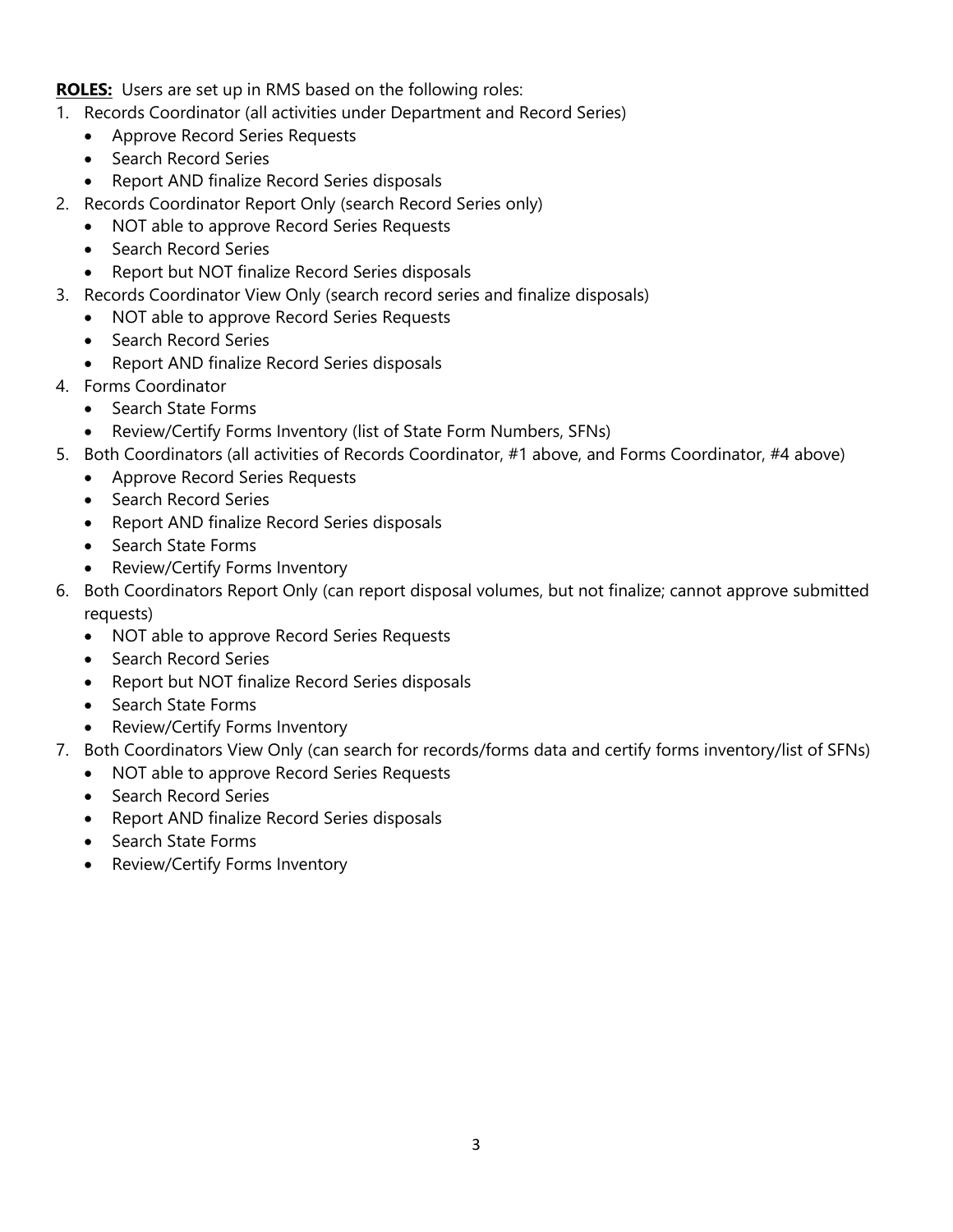# **HOME - Record Series Requests**

#### **Submitting Requests:**

1. Click "Submit Request" button to initiate a request to add, change or delete a record series.

**Submit Request Record Series Requests** 

RESET: To refresh/start over, simply click the "Home" button to back out. Do not use the browser's 'back' button/arrow.

2. To delete or modify existing record series, reference the department and record control number (RCN) and click Search to find data already in the system:



- a. For Deletes: Indicate reason for the delete in Special Instructions (i.e. program no longer exists, all records disposed; records now covered by another record series (reference RCN); etc.).
- b. For Changes: replace new details in appropriate field(s) and indicate what is changing in the Special Instructions (i.e. change title, description and retention). For record series that haven't been updated since migrating to RMS, additional details may be required (i.e. media details-paper/electronic and associated fields, confidential statutes, administrative/agency-recommended retention period, etc.).
- c. For Adds: complete all fields.
- 3. For division transfers, use the Change option and indicate the current division in the Division field. Then indicate the new division in the Special Instructions field.

#### **Reviewing/Approving Requests**

Record Series requests submitted will appear in the records coordinator's queue in this section. The status of the request will display under the 'Action' column.

| <b>Submit Request</b><br><b>Record Series Requests</b> |                                       |                              |            |                                                |                          |             |  |  |  |
|--------------------------------------------------------|---------------------------------------|------------------------------|------------|------------------------------------------------|--------------------------|-------------|--|--|--|
| 4 items found, displaying all items.                   |                                       |                              |            |                                                |                          |             |  |  |  |
| Date $\bullet$                                         | Department of                         | Division •                   | <b>RCN</b> | <b>Title</b><br>$\bullet$                      | <b>Action</b><br>٥       | <b>Type</b> |  |  |  |
| 01/31/2022                                             | Information<br><b>Technology Dept</b> | Records<br>Management        | 650111     | <b>RECORDS MANAGEMENT</b><br><b>PROCEDURES</b> | Preapproval              | Delete      |  |  |  |
| 01/31/2022                                             | Information<br><b>Technology Dept</b> | Records<br>Management        | 140109     | <b>ASSOCIATIONS AND</b><br><b>BOARDS</b>       | Task Force -<br>Approval | Change      |  |  |  |
| 01/31/2022                                             | Information<br><b>Technology Dept</b> | <b>Records</b><br>Management | 800226     | <b>RECORD SERIES</b><br><b>INFORMATION</b>     | Records<br>Manager       | Change      |  |  |  |
| 01/31/2022                                             | Information<br><b>Technology Dept</b> | Records<br>Management        | 800301     | EXAMPLE - ADD                                  | Agency -<br>Approval     | Add         |  |  |  |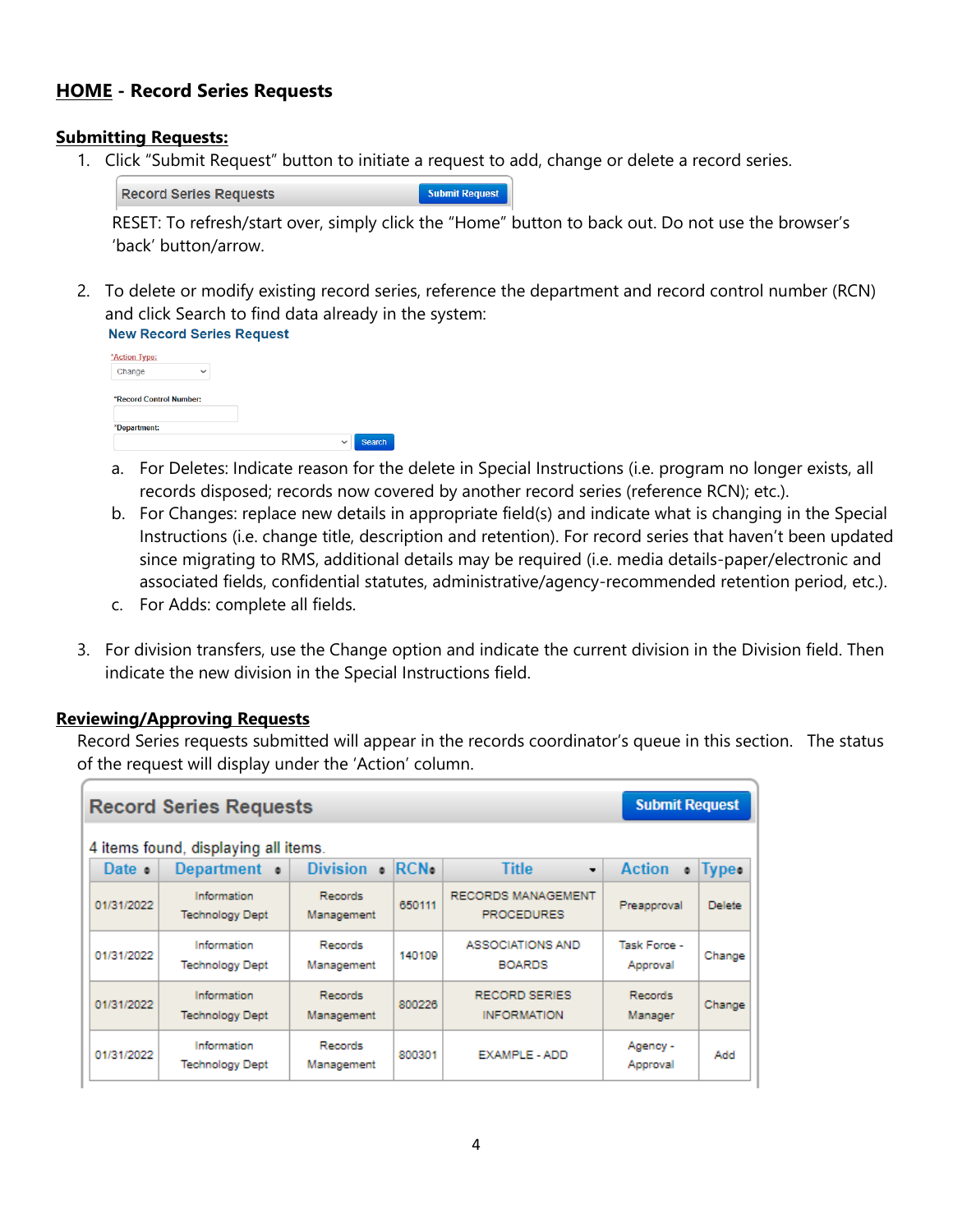### 1. Action field status:

- a. *Draft:* displayed when user selects "Finish Later" button
- b. *PreApproval/Initiate*: reviewed by NDIT Records Management (RM) Analyst
- c. *Task Force Approval*: reviewed by the Task Force (Attorney General, Auditor, and State Archives)
- d. *Analyst Approval*: NDIT RM Analyst provides total retention
- e. *Records Manager*: approval of State Records Manager
- f. **\****Agency-Approval*: Agency needs to review and either approve or reject updates
- g. *Final Approval*: final approval by NDIT

Once approved, this series is available by searching under "Record Series" and becomes part of the disposal process under "Department".

2. **\***Agency review/approval:

When the record series is ready for the Records Coordinator to review/approve, an email will be sent and the 'Action' will display with 'Agency-Approval'.

- a. Click anywhere on row to open Record Series Request details (changes to existing text will be displayed in red).
- b. Review the information and scroll to the bottom of the page.
- c. Under the 'Agency User' section, click the appropriate option:
	- a. If everything is accurate, click the 'Yes I approve this Record Series' option.
	- b. If the information is not accurate, click the 'No I reject this Record Series' option. A new Record Series service request will need to be submitted with the correct information to initiate the process again.
- d. Click the 'Submit' button.
- 3. Once approved, NDIT will provide a final approval. The request will be removed from the requestor's Home page, notification sent, and the record series will be available by performing a Record Series search.

# **RECORD SERIES**

View information on record series by entering search criteria on either 'Record Series' tab (top or Home-right panel). Once criteria entered, click Search button.

- Click the 'Export Table Data' link to export the list to a spreadsheet.
- Click anywhere on the row to display Record Series details.
- 1. Most common search options:
	- a. Department and Division to display a list of all record series for a division.
	- b. ND General Records Retention Schedule (ND GRS), enter Department=\*General (9990), and place checkmark in box 'Include ND General Records' under Additional Filters.
		- Include ND General Records

\*Note: You can also search by your Department and ND GRS at the same time by including your agency/department name in Department field and placing a checkmark in ND General Records box.

- c. Search by a Record Control Number (RCN) and Department to display details for a specific record series.
- d. Search by keyword in the Title or Description to display a list of record series that match the criteria.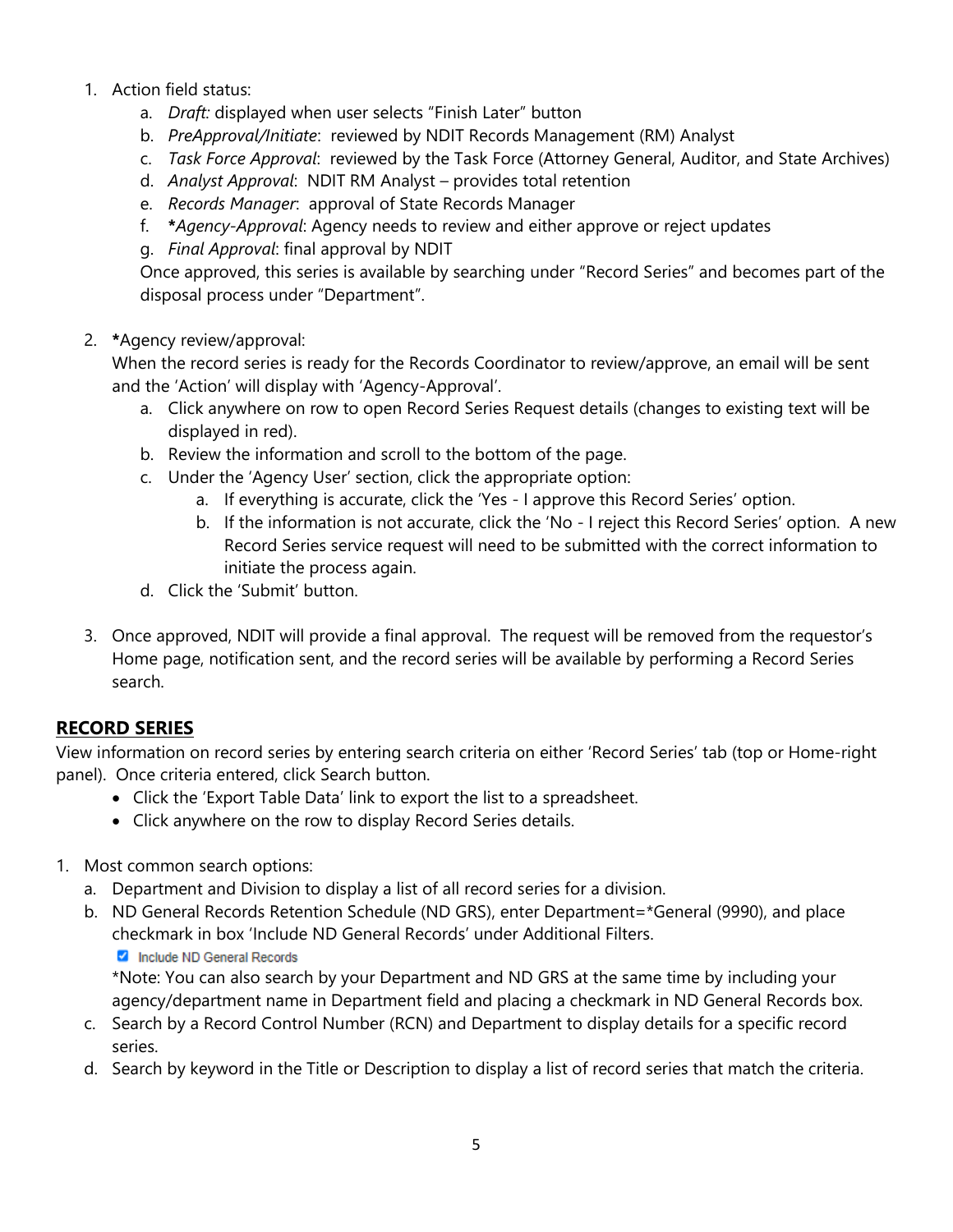- 2. The 'Date Range' applies to dates the record series was updated. For example, search for record series updated within a window of time (i.e. all RCN's updated between 1/1/2022 to 2/1/2022).
- 3. The 'Record Series Details' page includes information about a specific record:
	- a. Title, description, confidential status, retention periods, media format, associated State Form Numbers, etc.
	- b. The 'Record Series History' is available on the right side of the page.
		- Click the date option under the 'Effective Date' column to view most recent changes made (based on date updated). The changes will display in red text.
		- Click on the 'Prior 2015 Historic' option under the 'Effective Date' column to display the PDF of the Record Series Descriptions maintained prior to RMS implementation.

Narrow search results through the following filter options:

Additional Filters: □ <sup>1</sup>include Inactive Records □ <sup>2</sup>include ND General Records ■ <sup>3</sup>include Disposed Records

- 1. Record series are not deleted from the system. They are made inactive and can be included in the search results.
- 2. Include records from the ND General Records Retention Schedule.
- 3. Records that have been disposed as part of the annual records disposal process are included by default.

Employees who don't have access to the Records Management System can search for record series on the public site at<https://apps.nd.gov/itd/recmgmt/rm/recSer/retention.pdf>

# **STATE FORMS**

View/Search state form details by entering search criteria on either 'State Forms' tab (top or Home-right panel), or under Forms Inventory (see next section).

- 1. Search by Department and Division to display a list of all forms for that area.
	- Click the 'Export Table Data' link to export the list to a spreadsheet.
	- Click a specific Form Number for details.
- 2. Search by a State Form Number (SFN) to display details for a specific form.
- 3. Search by all or part of a Title to display forms with a similar title.
- 4. SFN details are not deleted from the system. They are made inactive and can be included in the search results by placing a checkmark in the "Include Inactive Forms" box.

#### Additional Filters: include Inactive Forms

NOTE: All requests for form and/or SFN updates, need to be submitted using a ServiceNow, State Forms request: [https://northdakota.service-now.com/serviceportal.](https://northdakota.service-now.com/serviceportal)

# 3 types of State Forms requests:<br>Submit a request to have NDIT design/update a form

```
Submit a form for review and/or assignment of SFN
Modify State Forms Inventory
```
- a. To modify state form details, submit a "State Forms Inventory" request;
- b. To have NDIT create/design a form on behalf of the agency, submit a request to have "NDIT design/update a form"; or
- c. To submit an agency-designed form for review to ensure [state forms design standards](https://www.ndit.nd.gov/standards#records-management) are met, submit a request for "review and/or assignment of a SFN, if form is new.

For additional training on submitting State Forms requests in ServiceNow, search on Knowledge Article: KB0014934, or simply click on the link once in the request for a step-by-step guide.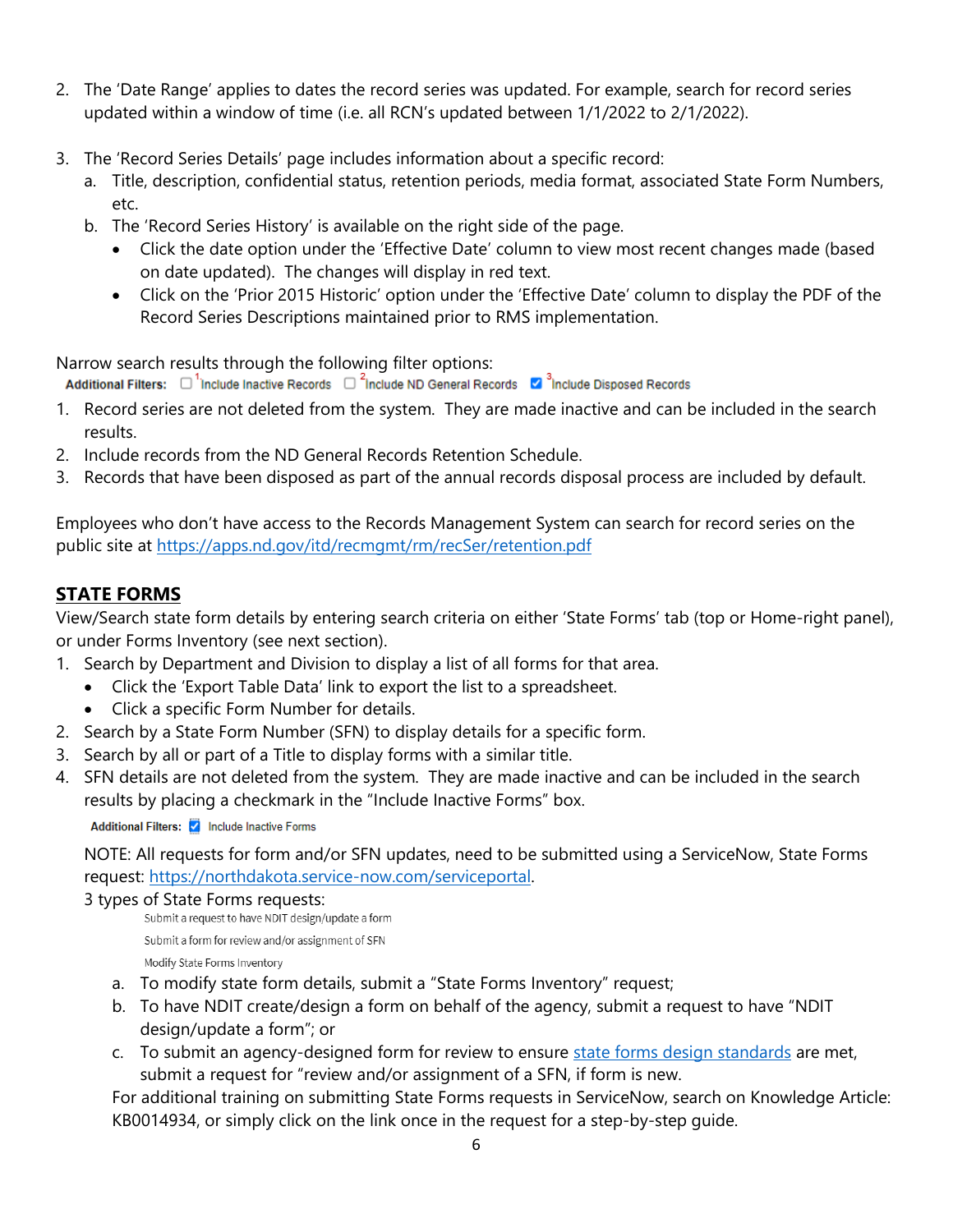# **FORMS INVENTORY**

The forms coordinator will receive an email notification when the forms inventory process is initiated in July of each year. The forms inventory review (report of active state form numbers (SFNs) by division) *must* be completed by **December 31st** of the year initiated.

1. Access the Forms Inventory Reports through one of the following options in RMS:

- Option 1 Click on the link in the email notification to be directed to the Forms Inventory Reports.
- Option 2 Click the 'Department' option from top menu. Shows status of review (will display as "complete" once the process is finalized).
	- $\circ$  Click the arrow to the left of the Department to display the list of divisions.
	- o Click the "Incomplete" link under the 'Forms Inventory' (far right) column to display the list of SFNs.
- Option 3 Click the 'Forms Inventory' tab either on the top of the page or on the Home screen (right side of the page).
	- o Enter search criteria to locate the appropriate report.
- 2. Review the list of SFNs and titles (by division). Under the 'Forms Inventory Certification' section, select the appropriate option:

#### **Forms Inventory Certification**

I Certify that the State Forms Have Been Reviewed and Are Correct.

O I Certify that the State Forms Have Been Reviewed and Requires Corrections. A request Will Be Submitted to update the State Form Inventory.

- Click the first option indicating the forms have been reviewed and are correct if the information is accurate. Click the 'Submit' button. The status will display as 'Complete' under the Department tab, Form Inventory (last column).
- Click the second option indicating the forms have been reviewed and corrections are required if changes are needed to the form details (inactivate/delete SFNs associated with obsolete forms, change form titles, move SFN to a new division, etc.). Click the 'Submit' button. The status will display as 'Updates Required' under the Department tab, Form Inventory (last column).
	- o Submit updates to the forms inventory by submitting a State Forms request using the ServiceNow portal: [https://northdakota.service-now.com/serviceportal.](https://northdakota.service-now.com/serviceportal) Once the updates are completed, return to RMS, Forms Inventory certification and select the option indicating the forms have been reviewed and are correct (first option). Click the 'Submit' button. The status will now display as 'Complete' under the Department tab, Form Inventory (last column).

# **DEPARTMENT**

Lists the department/division(s) with links to record series, state forms, records disposal, and forms inventory information.

| <b>Department</b>                  | <b>Division</b>          | Record<br>Series | <b>State</b><br>Forms | <b>Disposal</b> | <b>Disposal</b><br>Month | <b>Forms</b><br>Inventory |
|------------------------------------|--------------------------|------------------|-----------------------|-----------------|--------------------------|---------------------------|
|                                    |                          |                  |                       | In-Process      |                          |                           |
| Information Technology Dept (1120) | Records Management (004) |                  |                       | $(0-92)$        | September                | Incomplete                |

# **DEPARTMENT - Records Disposal Process**

The records coordinator will receive an email notification when the records disposal process is initiated (resets each year to 'In-Process'). The disposal process must be completed within six months from the month initiated.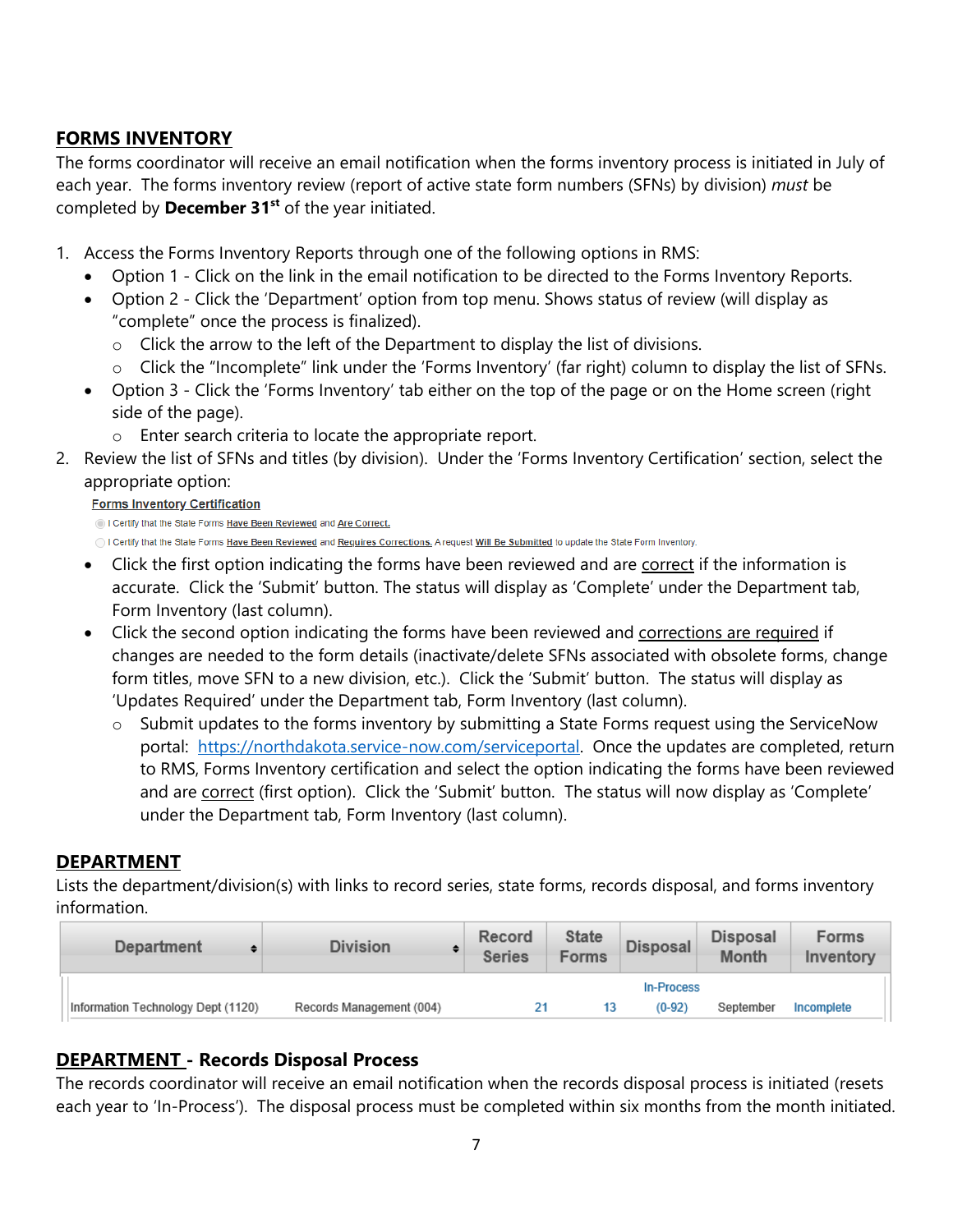There are several areas where you can determine the status of the records disposal process.

- 1. On the Department page the 'Disposal' column will display as follows:
	- In-Process: disposal process not started or some of the records have been finalized
	- Pending Finalization: all records reported, but not finalized
	- Complete: all records reported and finalized
- 2. On the Record Series search results page the 'Status' column will display as follows:
	- Undisposed: record is not reported or finalized
	- Reported: record is reported, but not finalized
	- Disposed: record is reported and finalized

Follow these steps to complete the annual disposal reporting and certification process:

- 1. Click the Department tab from the top menu
- 2. Click the 'In-Process' link under the "Disposal" column to report disposals for each division
- 3. Once the list of RCNs (record control numbers) displays, click anywhere on row to view record series details
- 4. A 'Report Disposal' area will display at the bottom of the Record Series screen:

|             | No Records Eligible for Disposition |
|-------------|-------------------------------------|
| Paper:      | Inches Disposed                     |
| Electronic: | MB Disposed                         |
| Comment:    | Comment                             |
|             |                                     |

- Enter the volume (paper-inches/electronic-MB) disposed, deleted or transferred to the \*State Archives for each record series (or check box-no records eligible),
- Click the appropriate button (two options):
	- A. *Report and Finalize Disposal - Go to Next* Select this button to *complete* the disposal certification process (locks disposals - no additional volumes can be reported)
	- B. *Report Disposal - Go to Next* Select this button if disposal volumes still need to be reported for the record series.
- Continue through the list until all record series have been visited (including all 'General' record series)

**\*Record transfers to the State Archives**: If you have records to transfer to the State Archives, contact Larissa Harrison 328-2663 to make arrangements for the transfer. Transferring electronic records requires special procedures. Review electronic record transfer instructions on the State Historical Society's website at: [http://history.nd.gov/archives/electronicrecords.html.](http://history.nd.gov/archives/electronicrecords.html) Finalize the transfer process prior to reporting disposals as complete.

5. You will know you are finished when the "In-Process" or "Pending Finalization" links change to "**Complete**".

#### Notes: